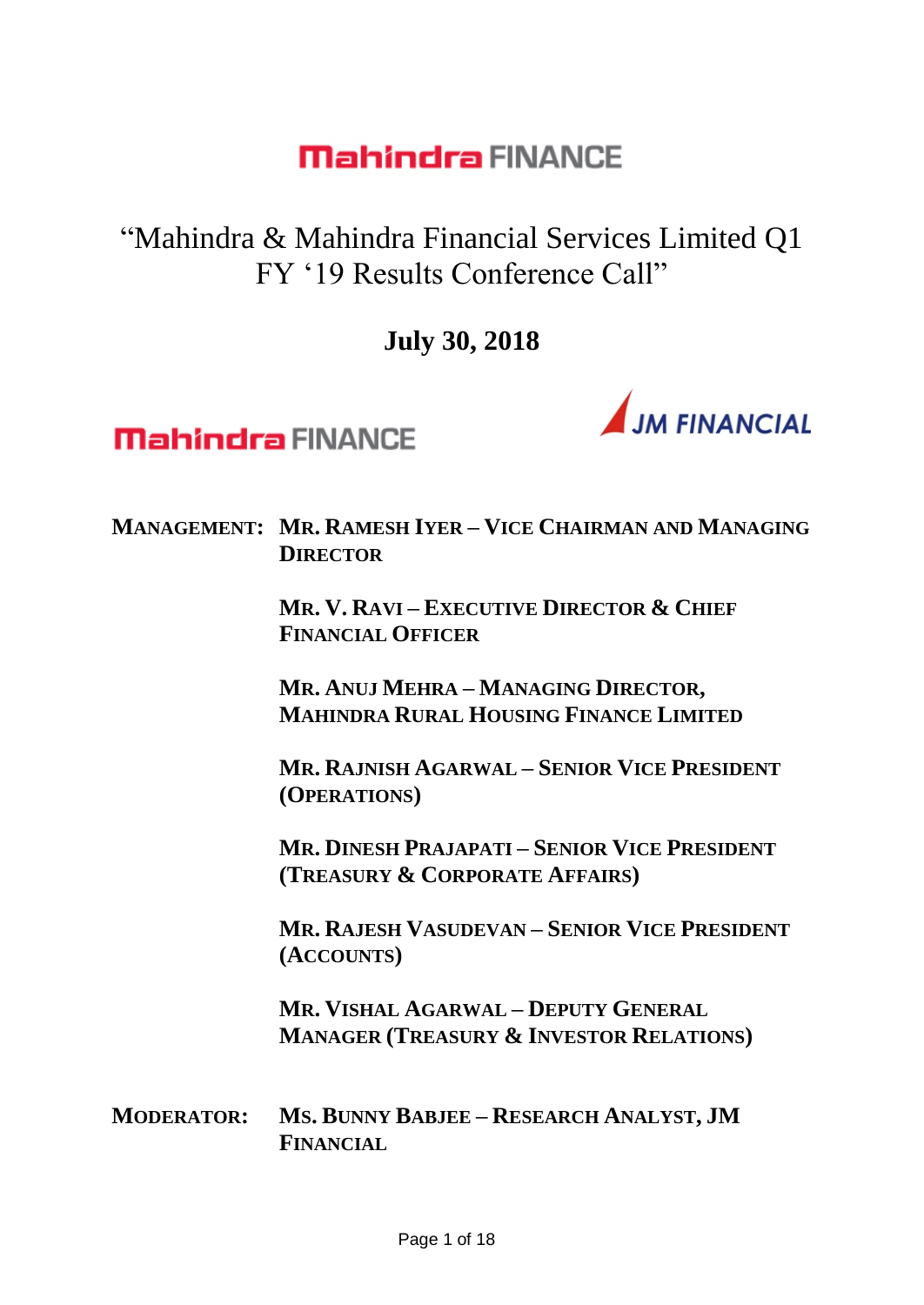- **Moderator:** Good Day Ladies and Gentlemen and a very warm Welcome to the Q1 FY '19 Results Conference Call of Mahindra & Mahindra Financial Services Limited hosted by JM Financial. As a reminder, all participant lines will be in the listen-only mode. There will be an opportunity for you to ask questions after the presentation concludes. Should you need assistance during the conference call, please signal an operator by pressing '\*' and then '0' on your touchtone phone. Please note that this conference is being recorded. I now hand the conference over to Ms. Bunny Babjee from JM Financial. Thank you and over to you, Madam.
- **Bunny Babjee:** Thank you. Good Morning everybody and Welcome to Mahindra & Mahindra Financial Services Limited earnings call to discuss the first quarter FY '19 results. To discuss the results, we have on the call Mr. Ramesh Iyer – Vice Chairman and Managing Director; Mr. V. Ravi – ED and CFO; Mr. Dinesh Prajapati – Senior Vice President (Treasury & Corporate Affairs); and Mr. Vishal Agarwal – Deputy General Manager (Treasury & Investor Relations). May I request Mr. Ramesh Iyer to take us through the financial highlights subsequent to which we can open the floor for Q&A. Over to you, Sir.
- **Ramesh Iyer:** Good Afternoon everyone, so we had I would think fairly a good quarter from where we were and that we have been saying all through the previous year into this quarter, that we do see the sentiments at the rural geography improving and improving at the back of two things, one, the monsoon has been on-time, it has been widespread, and therefore, the expected monsoon as we close the season is expected to be above average, definitely is one positive sentiment from where the rural population is operating. Also, we clearly look at from the infra perspective while different states have different level of activity that we witness, but we do see activities from state, from the district, as well as from the municipality driving activities at different state that has also been the other benefit for rural. Kind of look at the two streams of cash flow, therefore which is the farm and the infra cash flow seems to be definitely benefiting a company like ours, which are so very rural focused. I think the benefit of having set up penetration in the fourth quarter about 100 odd branches that we opened also is one of the reasons that we seem to get the benefit of volumes from this market. As we have always been saying, every OEM from the car segment has reached out to this market and we do have a significant role to play in terms of growing our business.

Our growth drivers for the quarter particularly has been coming from pre-owned vehicles, it has been coming from commercial vehicle growth apart from the fact that we have been gaining market share in our prime products like auto, tractors, Maruti segment, and has helped us gain market share and that has been the other reason for our growth very clearly. As far as the competition is concerned, we yet do not see too much of competition around and clearly banks going a little slow on the retail front has clearly been an advantage in our favor and that has helped us gain volumes from this market. It is also important at this stage to understand that we do see the borrowing cost moving upward and our own forecast for the year is that it will inch up a little further, but it also allows us in that market not to be under the pressure of these margin and we have been able to pass on to some extent the price borrowing cost increase to the consumer and our belief has always been that once we hit the 25-50 basis point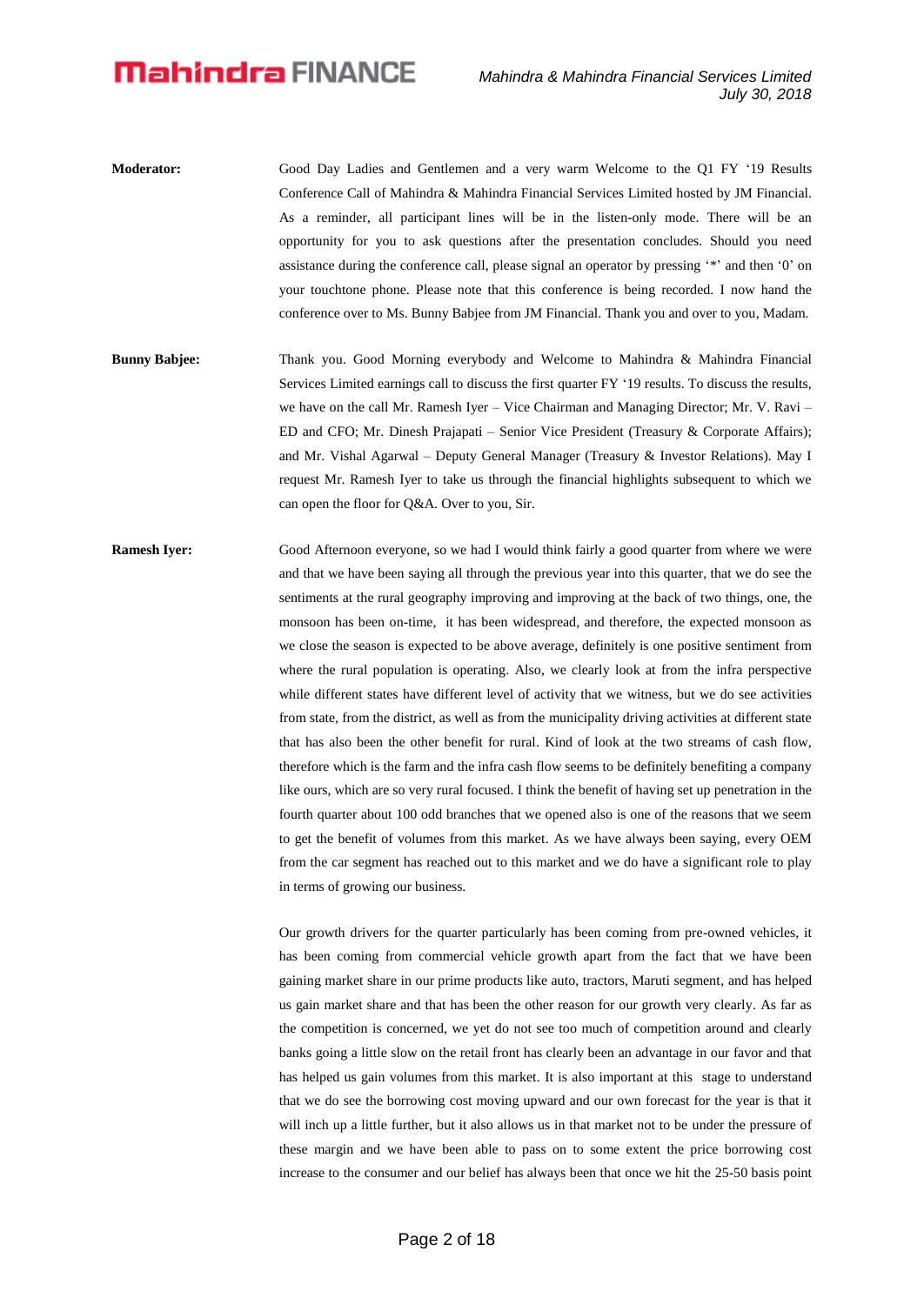increase, we would try and pass it on to the consumer. Yes, we will be selective and not doing it across the board for all product, all geography, but to a larger extent would get covered, but the product mix also will have an ability to protect our yield, and therefore, we do not yet see any pressure on the margin is concerned.

For the first time, I would think after a very, very long time in the history of MMFSL where we have seen the increase in gross NPA from the fourth quarter to first quarter been at its lowest ever. Normally, one would witness a gross NPA increase and I am more speaking from the earlier accounting methods while the new IndAS will be explained by Dinesh or Rajesh, or Ravi or anyone, but clearly from a gross NPA in the past we have seen from March to June, normally there is an increase of 2% to 2.5% or may be upwards in terms of NPA or even for that matter number of accounts moving up as NPA has been upward of 45,000-50,000 accounts whereas in this quarter, it has been one of the lowest that we have seen and that is a good start point from our perspective because normally the first and second quarters are not the best quarters for rural. In fact, the third and fourth quarter are the ones which help and this given the direction and if third and fourth quarter turns out to be the way we look at it, I think we would see improvement to the asset quality going here onwards.

Similarly, on the growth front as I said gaining of market share for our prime product like auto, tractors or even for that matter Maruti cars are a good sign from our point of view because that puts us in a position of gaining volumes from the prime volume that these businesses do and then getting into new product becomes an add on. Given the current inventory levels of the market, I think the discounts are still continuing and we think by the festival season some of the discounts must come off and as the discounts come off for the same volume, the value of growth would be even better. I think from overall perspective, the disbursements have grown, the asset book has grown, the NPA position for us has remained stable as we think, and therefore, the profitability has grown further and the margins are protected with not too much of competition around and the price increase to the consumer is being possible from our point of view.

Our one area of concern from the subsidiary perspective remains to be the rural housing subsidiary where we have seen the increase in NPA and it is also caused by the new accounting method, but even otherwise the base NPA numbers are high and they are caused largely by geography like Maharashtra where the cooperative banks participation after demonhas been much lower and the consumers have resorted to possibly using our installments for their basic requirements of seed, fertilizers, etc. and our belief is that in the next two quarters, correction from this would be much faster than it has ever been seen, but the margins are well protected even in that business, the growth is pretty high in that business, and therefore, reversal of NPA from where we are today will be a good add on to improve the return on equity of that business as we look at it. Otherwise, from the main business of Mahindra Finance, the asset quality improvement is every quarter that we have seen and we continue to believe they will only improve further going forward, so the worst is over for us from that market and we feel very comfortable and confident of maintaining the growth.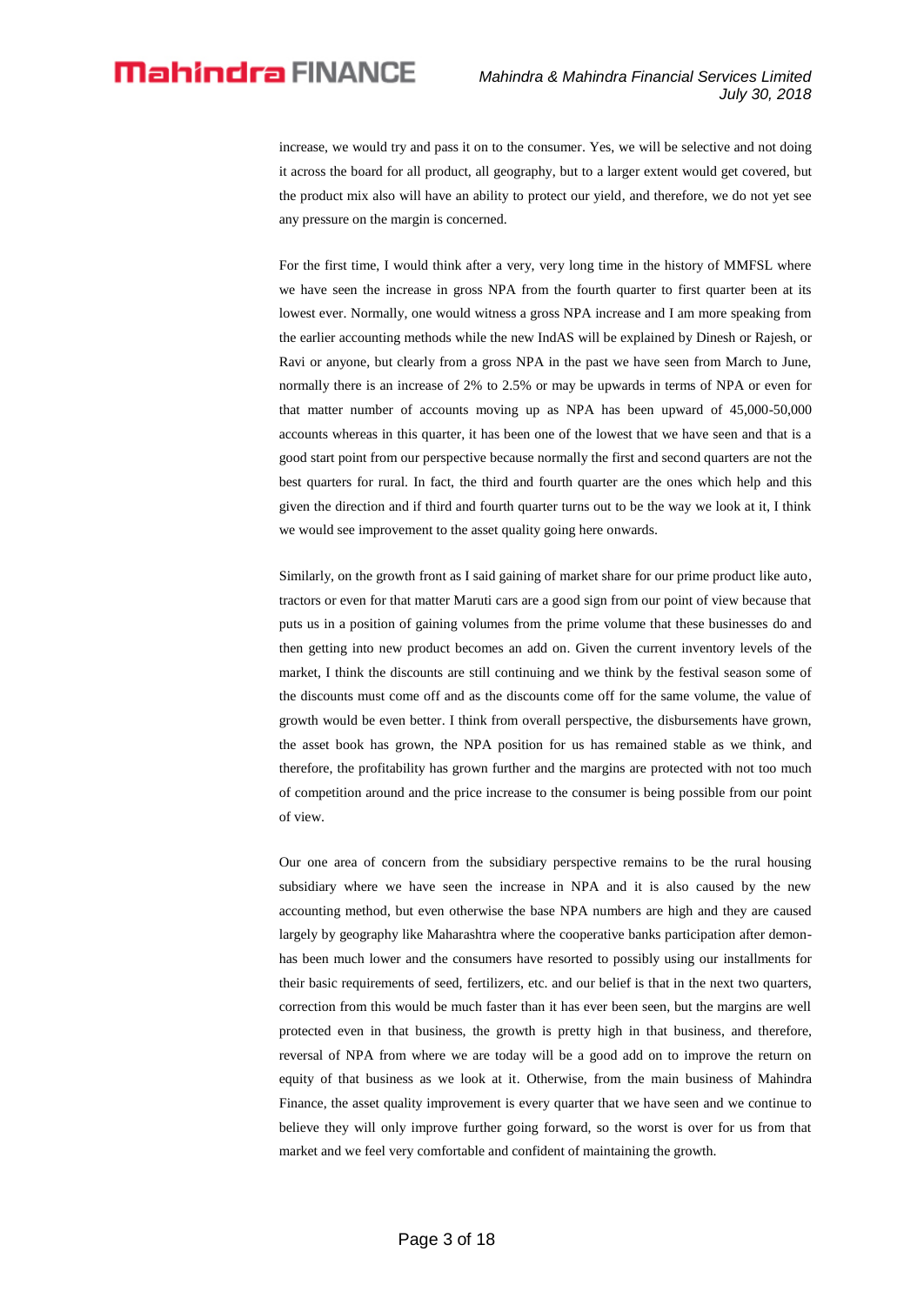We had said in the past maintaining 15% to 20% growth would not be a major challenge and I think we have hit that number already and we believe that our stance continues to be that we would look at growth, we would look at deeper penetration, we would look at margin protection even if it means to revise certain lending rates and we are adequately capitalized and resources well tied up for us to be able to embark on that growth story, so overall tone of what we think going forward from here will be a decent growth story for us with asset quality improving even better than where we are at this stage as we look at the future and maintaining the margin and maintaining profitability, and therefore, coming back to the ROA levels of between 2% and 3% that we always looked at is something doable in the next three quarters as we cross the bridge is what I would think will be the overall summary. As I said, rural housing will focus on this one geography where the NPAs are substantially high and they would get corrected in the next couple of quarters to see the growth of that business as well.

So far as insurance business is concerned, they have had a growth of 10%-11%, but they have been few regulatory changes on and off that has been coming in and that is causing a little pressure on their profitability, otherwise, the volumes of that business has been pretty good. They are well synergized with our business and now that the regulatory framework is decently settled, one would also see a growth of that business happening. I think, overall summary of therefore our approach would be that semi-urban, rural is buoyant at the back of good monsoon, at the back of improved infrastructure, and the onset of elections in major states leading into the country election will be a good story to watch for from a rural perspective and we have seen in the past, these are triggers which drive cash flows in that market and we are well-positioned to take complete benefit of it. Our relationship with all the OEMs helping us grow business is the other strategic intent with which we are driving. Deeper penetration with opening up of more branches is the other approach. We have adequately invested in our digital and analytics approach and the benefits of that would also be seen in the coming quarters with some businesses getting transacted, the cost getting curtailed and controlled through that approach and using analytics to forecast trend and prepare ourselves both in terms of either launching products or handling the business that we have already done or even to that extent guiding and training teams based on those trends will be where we would use all these data analytics approaches, but as otherwise we believe that the worst is over from last one year we have seen it and that has flown into even this quarter and that is our belief as we go along. I would request Dinesh or Rajesh to also quickly tell you the difference between the Indian GAAP and IndAS accounting, so that when you raise questions, you would have clarifications on what are the gaps.

**Dinesh Prajapati:** As far as we have migrated to the IndAS accounting standard from April 1, 2017, which is why our reporting has been in this quarter based on the IndAS. We have given our reconciliation in our presentation if you had an opportunity to go through the presentation. For our April 1 migration, we have given a reconciliation. At the same time for the first quarter of this year financial reporting, we have given the reconciliation in our presentation Slide #29 for all quarters June '18, quarter June '17, and for the full year March '18, so any specific query on that we would be happy to take the questions on it and in case if it is required a detailed explanation then we can take off-line discussion on the subject separately. Even the derived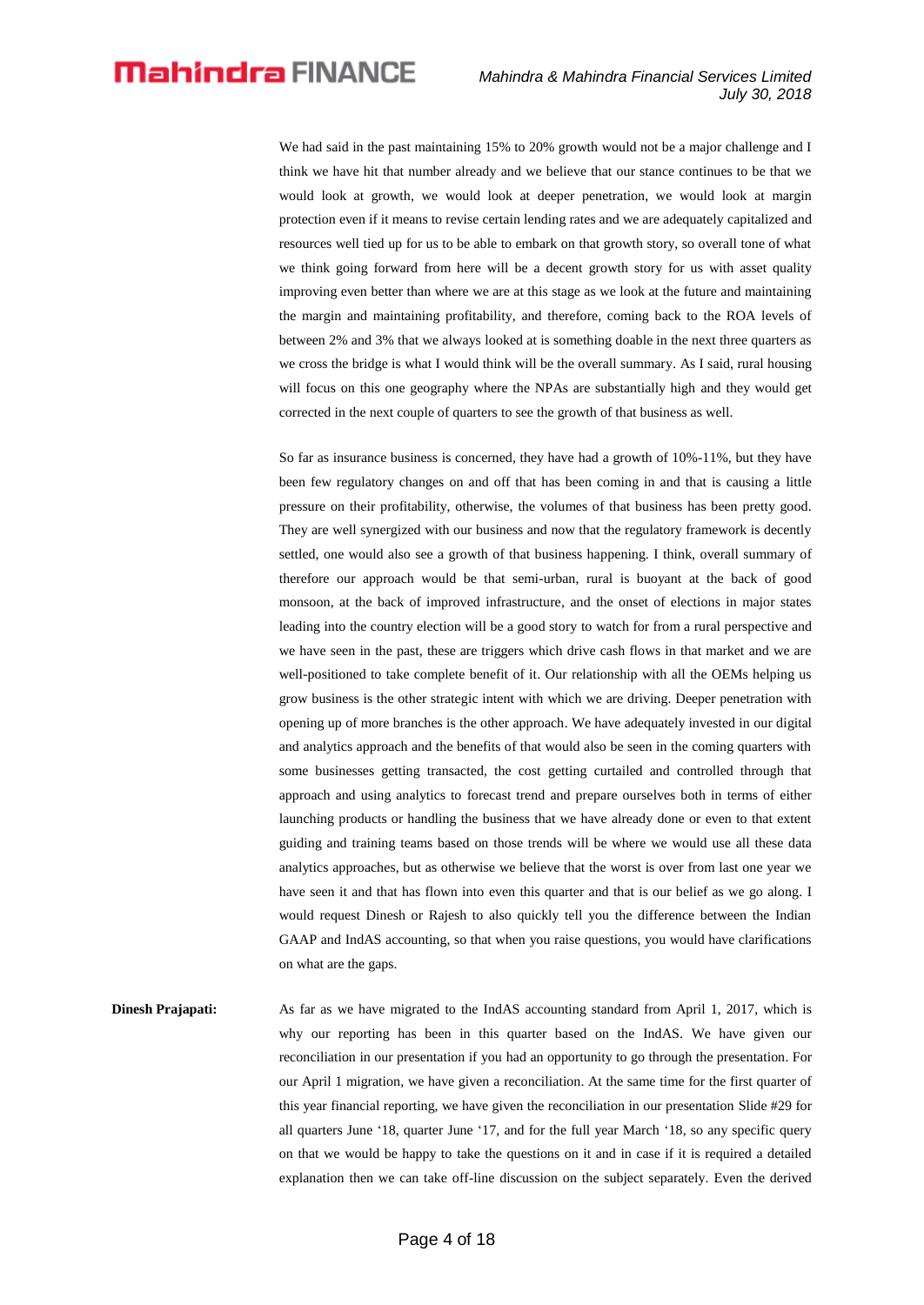book value as of April 1, 2017, based on IGAAP versus based on IndAS has been re-derived based on the IndAS profitability. As far as the June 30, 2018, the book value is including the dividend value which is based on in the new accounting standard is based on cash accounting, which will get netted off once the cash flow is credited to the shareholder. Thereafter, the revised book value will be derived.

**Moderator:** Thank you very much. Ladies and Gentlemen, we will now begin the question and answer session. The first question is from the line of Mahrukh Adajania from IDFC Securities Limited. Please go ahead.

**Mahrukh Adajania:** Just wanted to check if you could share the PDs on Stage-1, Stage-2, Stage-3?

**V. Ravi:** Roughly, the first is something like about 1.2% for the Stage-1.

**Ramesh Iyer:** All over a period of time as the year progresses, but I think if you want to look at the standard provision was 0.4 as against that it would be something like 1.2 or so and in the second bucket, it would be about 12% to 14% gap instead of 0.4 and when the last bucket is around 27%, while the coverage is 35% as against our normal coverage which used to be 50%, but if you look at Bucket 1, 2, and 3 to the extent of the total provision made and then you look at it as a coverage instead of 50%, we would have about 58% coverage, but the PD evolvement I think you must give us another quarter or two, as we come to the year-end we will know because we can relook at the whole happenings during the year before we kind of tell you this is exactly what it is, but our own understanding and approach may be you can reach out to Dinesh or someone who can give you a little more explanation, but largely I think this is the way to look at it, so standard 0.4 has moved up to 1.4 in the first stage and then it has moved to something like 12 to 14 in the second bucket, and then the coverage has gone to 35% in the Bucket 3 with LGD of about 27%-28%.

- **Mahrukh Adajania:** My other question was can you share your thoughts on the Axle norms, I know you are not very, very-very big CV financier, but your CV portfolio is growing well, so your thoughts on the new Axle norms?
- **Ramesh Iyer:** One is I think we should understand the Axle norms are applicable to some specific range of vehicle and it is not across the board all vehicle etc., that is one. Two, it is more an OEM problem than a financier's problem for simple reason that we would finance the vehicle they sell. If they sell less of this vehicle, so be it, that is not a problem for us, but OEMs are putting their heads together to say how they are going to counter this. If at all any concern from our point of view and if that concern is really true which is that even the old vehicles are allowed this kind of an official overloading, they seem to prescribe that technically those vehicles are not as competent to carry that load, but parallely we read some statement that those vehicles were anyway carrying that load, but if you were to go by a very honest opinion that they are not carrying those load and now they will carry excess load, then is there going to be more accidents on the road, will more vehicle come up for these kind of claims, so it is an insurance company worry as far as we are concerned, but will this vehicle really earn better to repay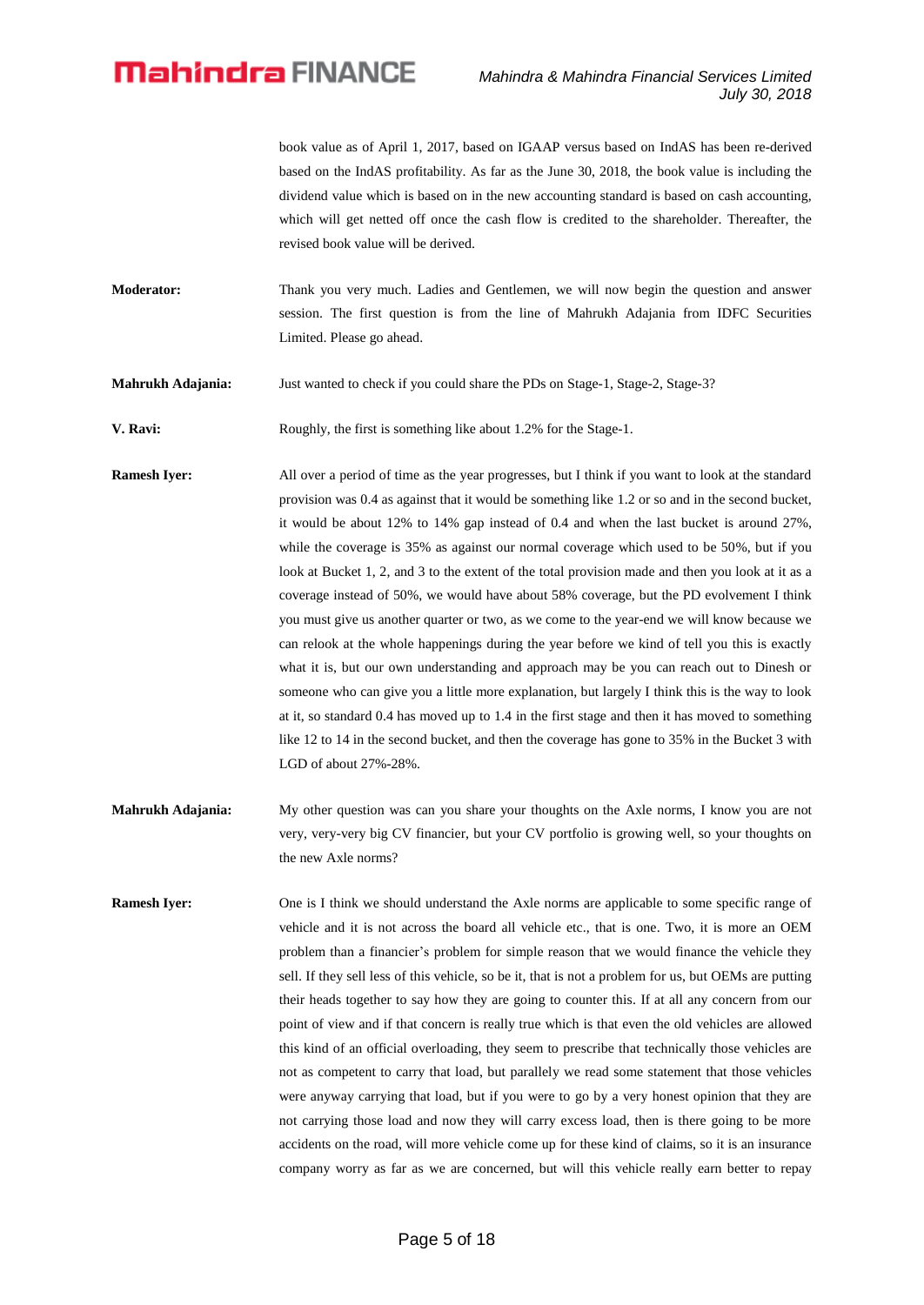better installment, but will they wear out much faster than they were wearing out before, so if you have to repossess some vehicle after they have been not so well used, will there be some drop of resale price, but these are all very, very imaginatory without exactly knowing which will affect how many vehicles etc. I would think that we should wait for OEMs response eventually as to how they are handling it, but as otherwise the market seems to be slowly settling down to say okay, the new vehicles will come with new norms and that is what would get accepted, but otherwise for the financer it is not top of the mind worry at this stage.

**Moderator:** Thank you. The next question is from the line of Manish Ostwal from Nirmal Bang. Please go ahead.

**Manish Ostwal:** My question on the growth side, in this quarter we grew our AUM at 21% YOY and against our guidance of 15% to 20%, so would you increase your guidance or you stick to the 15% to 20%?

**Ramesh Iyer:** I think you must give credit to us saying that we said 20 and we did 21, right, so 1% is not something we can have our judgment on. I mean if I say our growth is going to be 18 to 22 is that a revision enough, I do not know. The way you must look at when we make this judgment on 15 to 20 could end up at 25, could end up at 14. What is we all guided by, I think it is all guided by what is the overall number OEMs are clocking about, what is the OEM competition at the marketplace, what is the competitive scenario for us. For example, when we said 15 to 20, we did expect that some of these banks will continue to remain a little aggressive, but for good reasons that the banks have gone a little slow, so we got the benefit of that. Now, do we want to based on that say we will grow at 30% to 35%, I think that is not what we want this year. I think what we are generally trying to say that trigger seems to be a growth story rather than a standstill story, so we were worried at 8% to 10% growth in the previous year, we revised it to say 15 odd percent for the new year and then we are continuing to say that the growth trigger seems to be around 15% to 20%. Tomorrow, if discounts vanish or for that matter all OEMs announce price increase, for the same volume we can get another 2% to 3%, growth, so will go to 25%. Please look at aspect of price increase to vehicle, multiple product reaching out do that market and getting us some volume benefit, gaining of little market share that happens to our prime product, and growing of businesses like pre-owned vehicle, commercial vehicle where our base in the previous year was a little low. Add the four together, I think the statement we are making is growing at 15% to 20% for the year does not seem to be a challenge.

**Manish Oswal:** Second question Sir, on the mix of the AUMs and impact of the net interest margin profile of the company, so do you expect because of the changing of the mix, we are growing on the CV book side aggressively so that could have some impact on the margin profile?

**Ramesh Iyer:** Net interest margins may look a little compressed because of the lending rates are different, but surely the cost of operation and NPA of those products are also expected to be much lower, so at an ROA level is that a pressure, my answer is no. At net interest margin level, it may look to be that, but simultaneously also look at our pre-owned vehicle is also going aggressively, so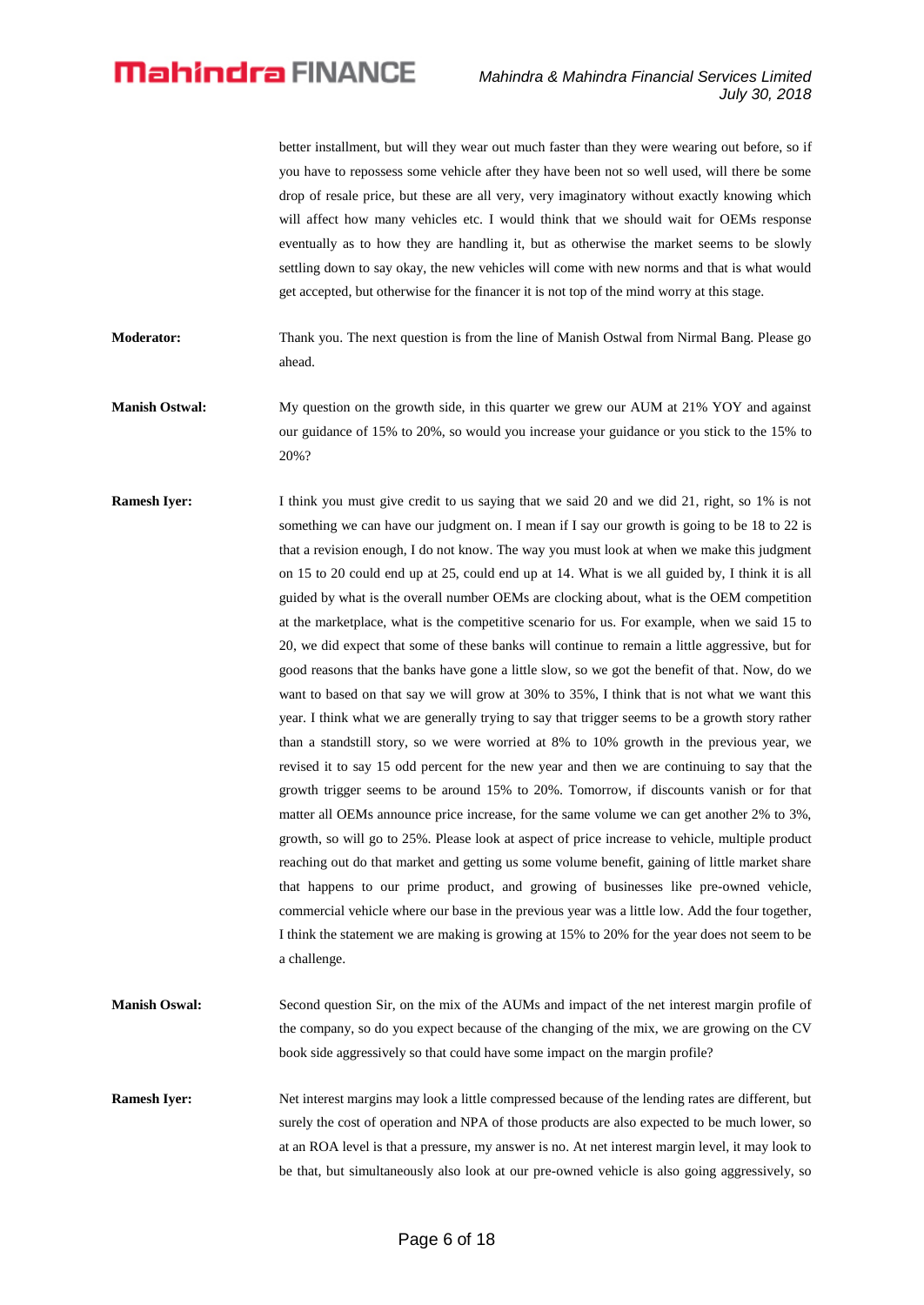that also brings in an improved margin, but for sure on an overall yield basis when you look at will our 18% yield start looking like something like 16%, the answer seems to be yes, and therefore instead of 9% margin will it look like an 8% margin, the answer seems to yes, but at the same time you are also seeing continuous reduction to the cost of operations and the NPA reduction, and therefore, ROA protection will happen.

**Manish Oswal:** Last question on the gross stage NPA number of 9.4%, you said in your comment that the quality will further improve in the coming quarters and you give the guidance of 2.3% to 2.4% ROA, the question is of two-part, one is both the housing subsidiary, asset quality, and the vehicle finance asset quality, what kind of improvement we can expect because the housing finance subsidiary numbers are much worse than the standalone vehicle business?

- **Ramesh Iyer:** Housing finance I just said right at the beginning that it is caused more by one geography in Maharashtra where we have problems arising out of the little drag from the cooperative banking system in the past where the consumers therefore were resorted to use their money for their own requirement of buying of seeds and fertilizers instead of taking a loan from the cooperative bank. Clearly, that would get corrected and they would get corrected faster than one can expect to get corrected. So far as the vehicle business is concerned as I said, this is the first time in the first quarter we have seen stabilizing of an NPA instead of growing of an NPA and that once leads into the third and fourth quarter which is really the good cash flow quarter. Historically, we have corrected our NPA in third and fourth quarter. If similar correction had to happen in third and fourth quarter, we would see a very different number from where we are at this stage.
- **Manish Oswal:** Just to add this thing since in this quarter the deterioration is very less, so can we expect the correction will be much higher?
- **Ramesh Iyer:** So that is exactly what I am saying, I do not want to put a number to it, but if you were 10.5% gross NPA in June last year which ended up by 7.1% or 7.4% as of March, and therefore, if we are starting at a different number and we expect a similar correction to happen, the end number would look different.

**Moderator:** Thank you. The next question is from the line of Rahil Shah from Ambit Capital. Please go ahead.

- **Rahil Shah:** Sir, I was just trying to understand how the credit cost is impacting the P&L, it is like under IndAS, so your gross NPA has improved significantly on a YOY basis, however, your provisioning cost has doubled, so like 130% up on a YOY basis, so can you explain what has led to this steep rise despite improvement in asset quality?
- **Ramesh Iyer:** Stage-1 and Stage-2, standard provisioning was 0.4 in Stage-1 and Stage-2 whatever you call it then and that has jumped up to almost 1.4% for the first stage and something like 14% for the second stage.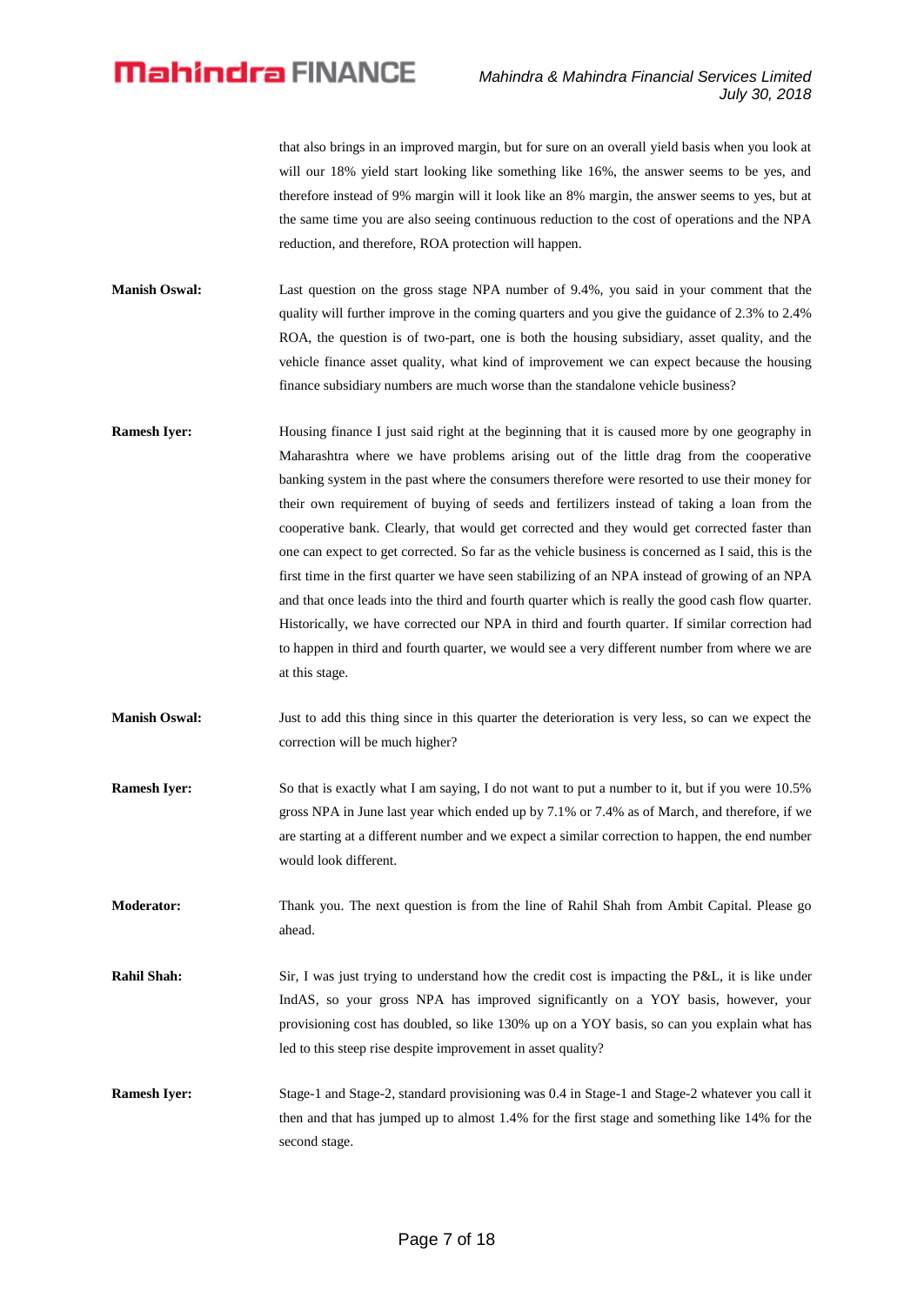| V. Ravi: | The corresponding quarter this is understated because April 1, 2017, transitionally it was      |
|----------|-------------------------------------------------------------------------------------------------|
|          | adjusted in reserves, so opening balance adjustment of the earlier corresponding year and this  |
|          | year as well as last year the Stage-1 and Stage-2 is substantially more than what it would have |
|          | been in Indian GAAP, so these two are the major reasons, otherwise in terms of coverage you     |
|          | can see that it has not come down even below the March level and in fact the coverage has       |
|          | gone up as compared to the Indian GAAP so everything the point here is that the coverage is     |
|          | indirectly increasing it showing it that the provision is mainly goes for coverage not for any  |
|          | deterioration, so this is clearly I would say much more conservative than what we were in       |
|          | Indian GAAP.                                                                                    |
|          |                                                                                                 |

- **Rahil Shah:** Okay, so just to clarify for the 1Q FY '18 number and as per IndAS, the provisioning cost was around 127 crores, so the additional impact has been adjusted in the opening reserve, so this 127 crores is kind of understated?
- **V. Ravi:** I am talking of April 1, 2017, transition.
- **Rahil Shah:** So before that everything must have been adjusted in opening net.
- **V. Ravi:** Yes.
- **Rahil Shah:** But in 1Q, so your gross NPA has increased from FY '17 to 1Q FY '18, so ideally under IndAS, the provisioning should have been higher than 127 crores, I am just trying to understand why it is lower in 1Q FY '18?
- **Ramesh Iyer:** If you look at the first quarter of last year maybe the first and second bucket assets are higher than third bucket assets, so therefore, the percentage compared to third bucket will always be lower and then you come to this quarter, it is caused again by first and second bucket where the percentage is much higher than the standard asset percentage of 0.4% whereas gross NPA has come down in the third bucket.
- **Dinesh Prajapati:** If you see the opening reserve as of April 1, 2017, the reconciliation will take care of this query because it is a cumulative reserve charge which is getting created, so effectively for the quarter P&L, it is a difference between that so we will explain to you off-line.
- **Rahil Shah:** Another question on IndAS, I am referring to Slide #29 wherein you have mentioned impact of income accrued on Stage-3 assets for FY '18 it is negative 350 crores, so I am just trying to understand that under IGAAP earlier provisioning we were anyways not booking income on NPAs, but under IndAS ideally you can book interest income, so it should have been positive amount, so why it is negative?
- **Dinesh Prajapati:** If you see again there is a link to the opening reconciliation of April 1, 2017. If you see the Slide #28, in that if you see the first line item and adopting EIR on financial assets and financial liability, there is a positive carry of 1451 crores which is having an income recognition because when you move to the IndAS, there is income recognition which is already factored in this for the entire balance sheet of NPL. Now, when it starts reducing in the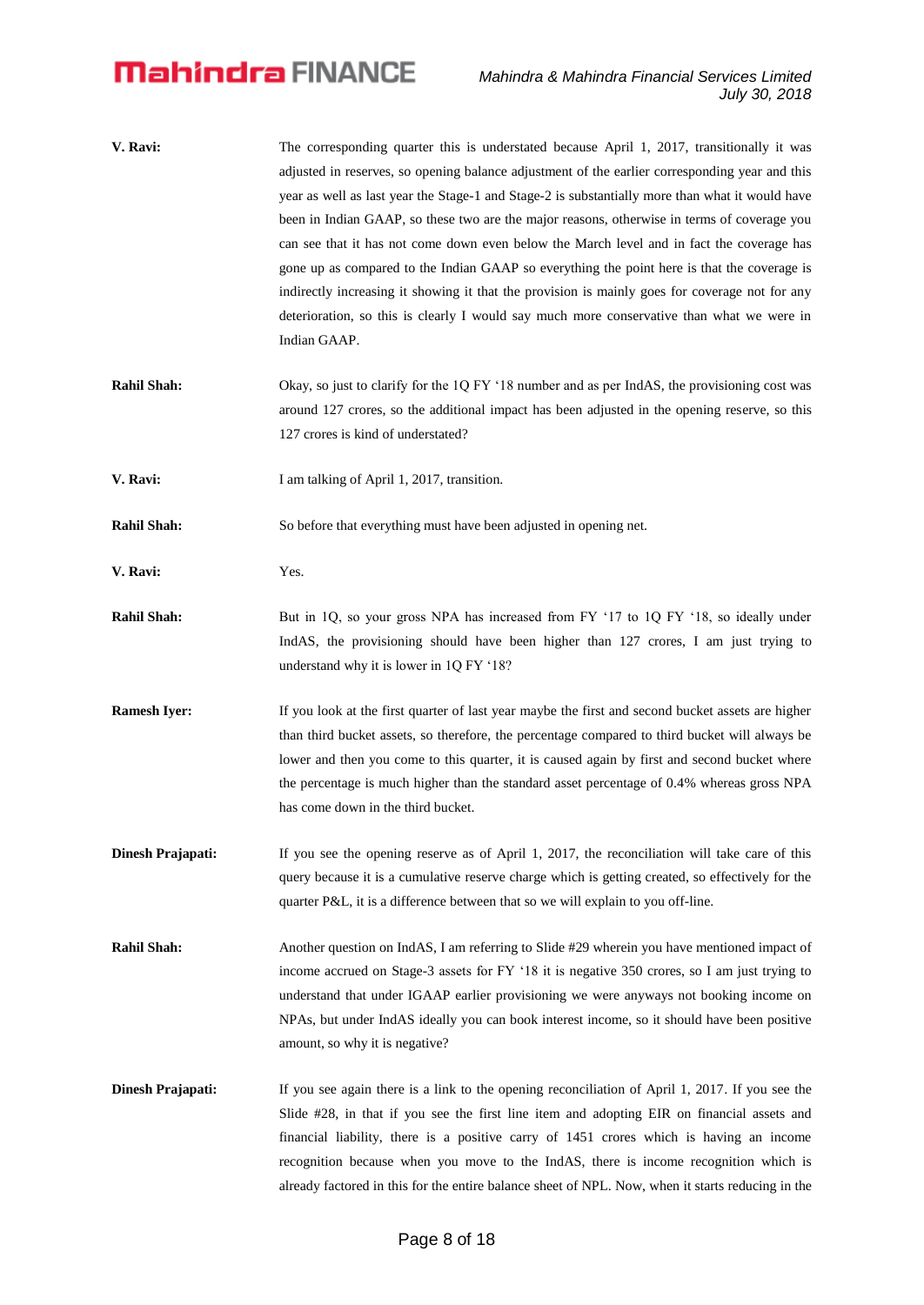next following year, the income which is recognized will start slowing down, so to that extent the gap will build and that is how, unless and until my NPL moves up, this will start keep coming down, so that is how it is and since in IndAS, what was reflected in the first quarter of last year it would have already factored in April 1, 2017, that is why the gap.

- **V. Ravi:** You are seeing it -352 crores, you see the gap narrows between IndAS and Indian GAAP as we start moving the NPA assets become standard assets, that is all, you read this way because in IndAS, the NPA assets also unless it is Stage-3, there you can recognize income, so in the Stage-1 and Stage-2 you can recognize income that is why when we start improving the quality as compared to the past, the gap narrows so you see that, rather than minus do not see it as a minus see it as the benefit what we got due to IndAS movement in our income on NPA assets starts coming down because it has become more and more, the asset quality changes to the better.
- **Rahil Shah:** Last question from my side, Sir, what would be your UV book from M&M vehicle like disbursement share of M&M vehicle?
- **V. Ravi:** 43% to 45%, those numbers will not change. That we have shared in our breakdown of AUMs, Slide 20.
- **Rahil Shah:** No, I am not talking about the share of UV, I am just talking about of total which you would disburse UV loans, what would be the share of our parent company vehicles?

**Ramesh Iver:** UVs book of ours 80% will be M&M and 20% will be others.

**Moderator:** Thank you. The next question is from the line of Kunal Shah from Edelweiss Securities. Please go ahead.

**Kunal Shah:** Firstly in terms of the loss given default, that we have assumed it to be 35%, that is correct?

- **Dinesh Prajapati:** As a cover, it is 35%. As we explained earlier also, the Loss Given Default is also a factor of the ED, which is Exposure at Default position and the Exposure at Default position is defined as first time when the customer or a contract moves into 90-day bucket, so on a reporting day if the customer has moved into 90-day bucket say earlier period or earlier year, it starts from that day, so it requires a calculation based on fair value basis and that is how the Exposure at Default is possibly it will vary for each customer or each contract on a different date, so LGD will remain static, but this particular difference between the LGD and the gap of these Exposure at Default and the day of reporting, there could be income recognition which is what is built in the coverage of 35%.
- **Kunal Shah:** Okay, so that is also getting build, but otherwise in terms of purely when we look at it the Loss Given Default for the portfolio, how much should we ideally take in terms of this entire ECL framework?

**Dinesh Prajapati:** So it will keep evolving, at this point of time it is around 27% to 28%.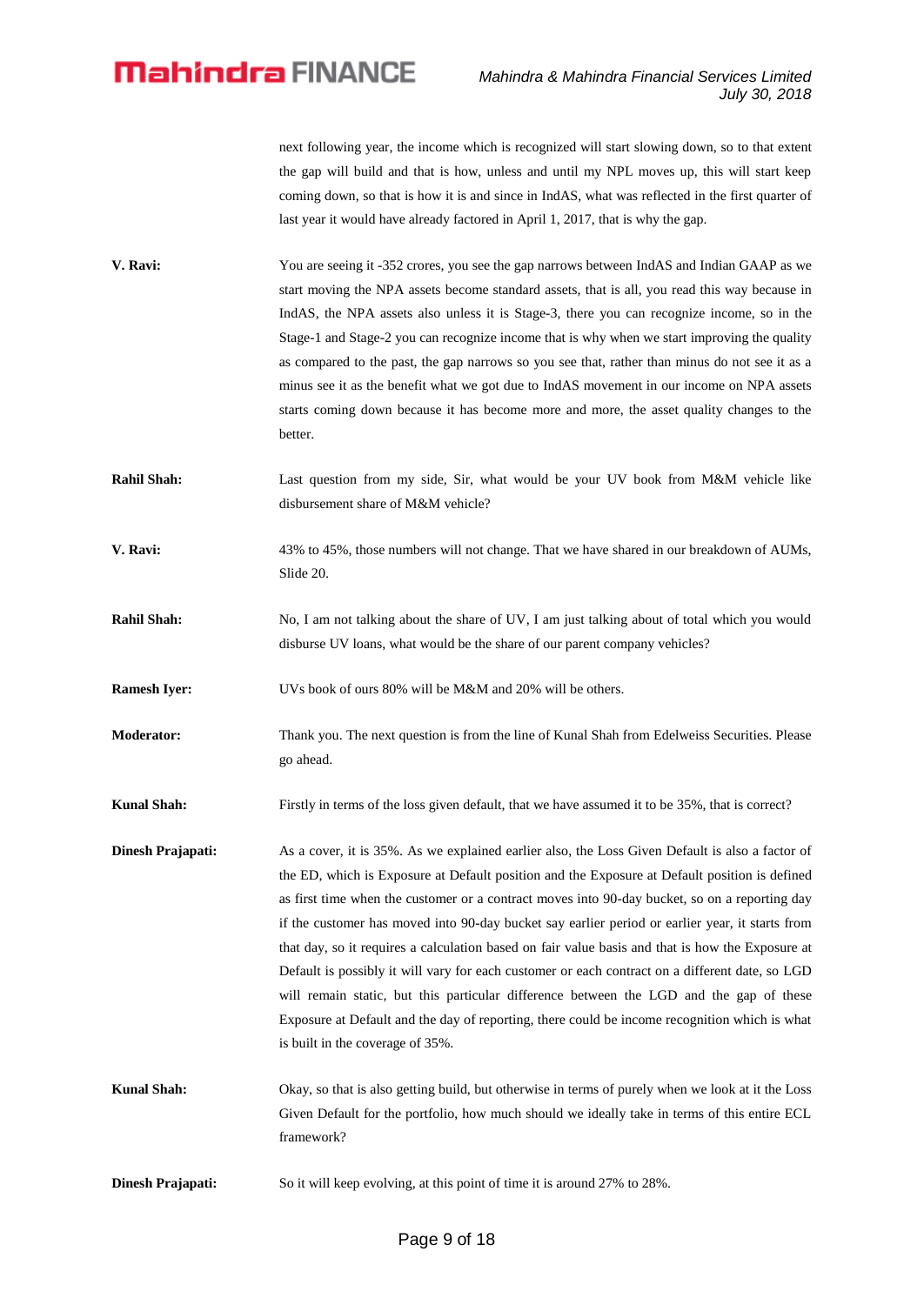- **Kunal Shah:** Secondly, in terms of this entire interest, so we had this discussion earlier as well, but when we look at the interest accrual on the Stage-3 assets, so when we look at FY '18 that is almost like 350 odd crores, which is offsetting the impact of the ECL, so how to rate this 350, when we look at the Stage-3 assets which would have been say the incremental delta which would have been there between FY '17 when we had taken the hit on the net worth and FY '18 end, what would be the EIR on this when we are taking this income accrued, would it be like 4% or 5%, how much should we take it?
- **Dinesh Prajapati:** Kunal, what I would do is again it requires slightly more detail explanation, so we can take this offline for discussion.
- **Kunal Shah:** Overall in terms of the outlook, maybe definitely in terms of the growth it has been much better this quarter and in terms of the outlook also it seems to be positive, but looking at the events which have happened maybe like we would have expected a slightly higher number and maybe because of this Axle norms and the other things, do we see some moderation because in the overall outlook when we look at it, the growths are getting revised downward for most of the vehicle sales, so how are we looking at it, is it like getting revised downward by 2%-3% or we are equally positive as far as like rural is concerned?
- **Ramesh Iyer:** We are pretty positive because I do not know who is looking at taking it down, commercial vehicle, axle impact is one impact, but as otherwise I think the overall numbers are pretty decent and I do not think at least for us in the rural, we do not see the competitive intensity to be so high to relook at the number. If any, I would think the nationalized banks are a little slow, so one would get some benefit of that, so I think we are okay to the numbers we are not looking it downwards.
- **Kunal Shah:** Lastly, in terms of we highlighted that quarter on quarter GNPLs would have moved up only by 70 odd basis points under IGAAP as well, but when we look at it in terms of the contracts under NPL, in fact there is still like 1.5% increase from 6.4% to 7.9% March to now?
- **Ramesh Iyer:** There is one quick clarification, in March we move some of the contracts to bad debts and we would have moved I guess about 15,000 to 18,000 contracts to bad debts in March, so therefore, the March looks corrected, so if we were to adjust let us say in this quarter which contracts move to 100% provided bad debts, then the gap would still remain the same.
- **Kunal Shah:** Okay, so it is not like 20% increase in...?
- **Ramesh Iyer:** No.
- **Moderator:** Thank you. The next question is from the line of Nidhesh Jain from Investec. Please go ahead.
- **Nidhesh Jain:** Sir, on the provisioning if we just compare IndAS numbers for this quarter versus last quarter, is there any change in Stage-1 and Stage-2 provisioning percentages versus Q1 FY '18 and Q1 FY '19?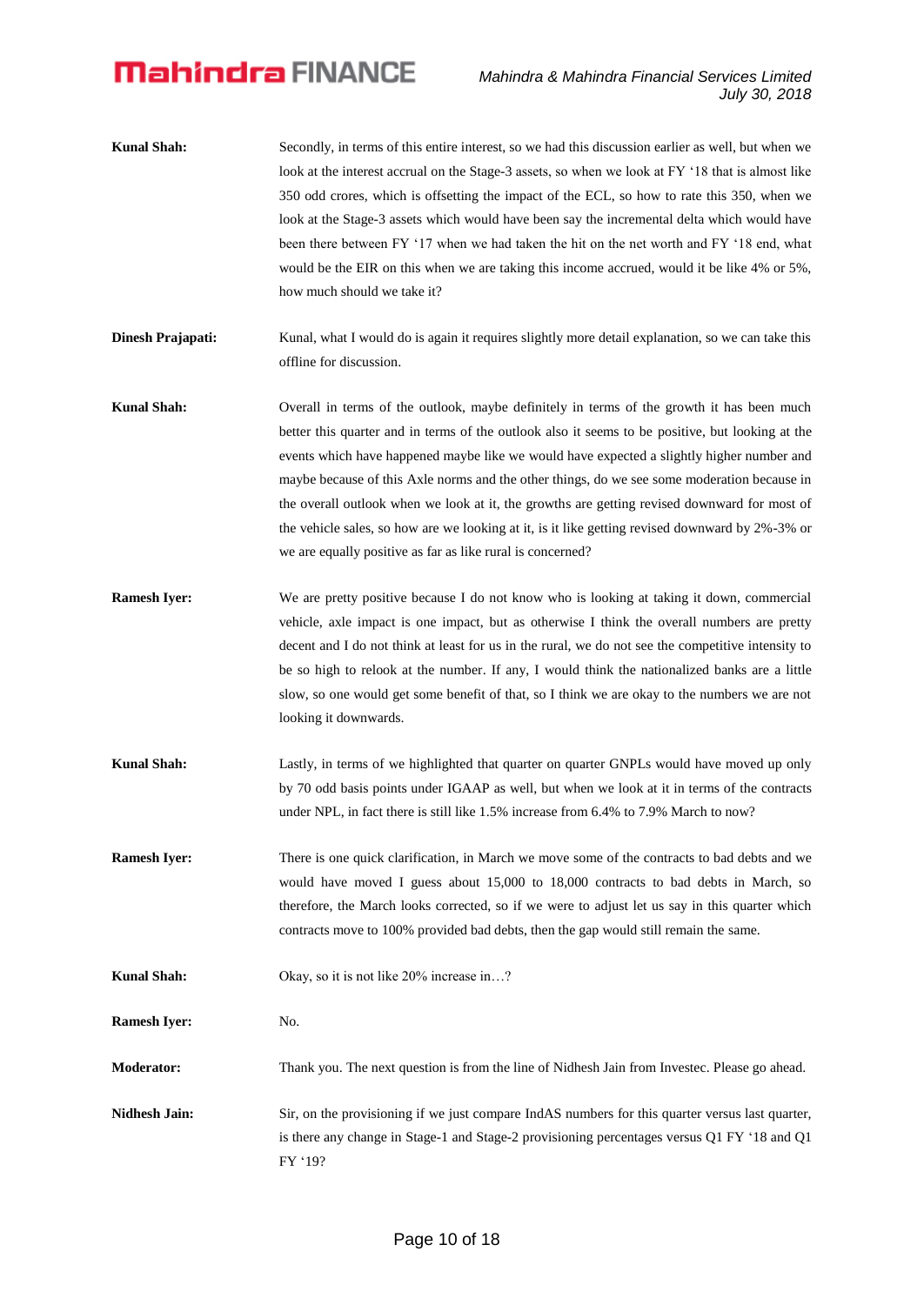**Dinesh Prajapati:** Last year June '17, since it was 120 day recognition norm in the IGAAP and now since everything is IndAS reported number, you will see that percentage provision on the Stage-1 and Stage-2 lower in the June '17 number, primarily because there could be a shift in the bucket because of 120 day recognition if I recognize on 90-day basis many of these contracts would move into the 90-day bucket at Stage-3, so if you see that gross NPA Stage-3 for June '17 reported number is slightly higher compared to the trend and which is why if you see there is a gap.

**V. Ravi:** The Loss Given Default ratio has come down from 29% to 27%, 2% benefit we have got.

- **Nidhesh Jain:** But probability of default have remained same especially under Stage-2 for us at the end of Q1 FY '18 versus Q1 FY '19?
- **Dinesh Prajapati:** Probably of default would also vary, see it will vary because, this is a moving information so based on historical data, so I think that will also vary based on the data, so effectively annually once it is going to be revised, every March it will change.
- **Nidhesh Jain:** If we look at the provision the credit cost line item just on IndAS basis, though your asset quality has improved substantially on a sequential basis, which was not the case last year, usually cost hit to the P&L has actually gone up, so I am just trying to understand the superior connection that we are witnessing right now, when it will get factored into your profitability, so it will factor in profitability by the end of the year, which is Q4 FY '19?
- **Ramesh Iyer:** You are talking of overall provision to the P&L, right?
- **Nidhesh Jain:** Absolute amount of provision to P&L.
- **Ramesh Iyer:** One is if the book size is different, Stage-1, Stage-2 brings in that much more provision straight away, so you look at the book size because earlier book size was X it has grown by 20% supposing and then most of them are in let us say Stage-1 and Stage-2, so that is straight away additional provision in excess of what otherwise we would have provided only for NPA.
- **Dinesh Prajapati:** Let me explain it this way since in the earlier regime, provision was made only on 90 plus dpd. In the IndAS, since you are going to provide on Stage-1, Stage-2 which is up to 90 days and in our case it is already the sizeable always because of the proportion of the book which is going to slide into Stage-2 on which I have to still apply the PD into the LGD, so that ratio is high, which is why if you see that provision will continue to remain high on that basis, and since we have now taken hit in the current by transition, going forward it is likely to be much more stable.
- **Nidhesh Jain:** Historically, we have seen 30% to 40% decline in gross NPA from Q1 to Q4 in percentage terms, since we are now starting at a very relatively low number, do we expect similar decline or should we expect lower decline or higher decline given the environment, how should one look at it?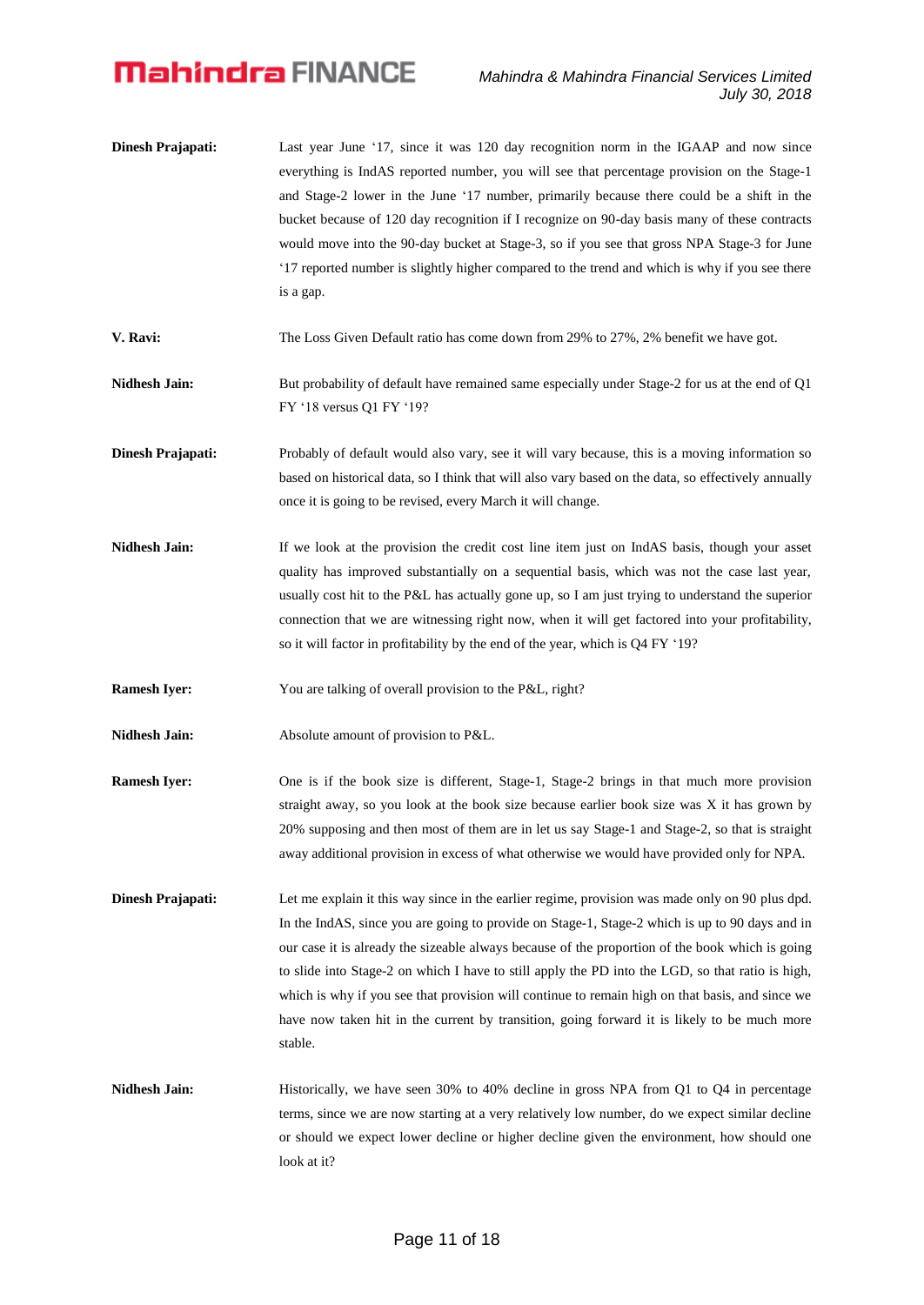- **Ramesh Iver:** You should generally consider that third and fourth quarter will be definitely better than first and second, you call it 40, 50, 30, I do not think we can put a number to it, but surely third and fourth quarter for the last 20 years has been our best quarter, unless you see something very dramatically happens in the country suppose election gets announced in the third quarter, things can be very different. Even normal situation, monsoon being good given normal situation does the states have infrastructure story, therefore the harvest will come, the crop will come definitely the support prices are average plus, the cash flows of rural would be better in third and fourth quarter.
- **V. Ravi:** Earlier, the income reversal was happening on NPA rule based of RBI and then when the NPA used to become a good asset, the income reversal used to be taken into consideration. Now, that type of things will not happen, so you will not have a very, very tectonic shift happening, but what will happen is that the resetting benefit can happen because the trend seems to be positive, rural cash flow seems to be improving, all this will result in expectation of lower loss going forward which will be reflected in correcting the resetting the rate, both probability and Loss Given Default in every March, probably what we can look forward to is a correction in these rates for the better in March '19, so you will get some benefit out of that, otherwise, the kind of anomaly which because Stage-1, Stage-2 growth so that will have a higher provisioning, those things will continue.
- **Ramesh Iyer:** The other thing to look at it is in contract move from Stage-2 to Stage-3, we may not have to provide 22% because we would have provided 14% in Stage-2 level, so the net increase arising out of contracts moving forward will also be lower.
- Nidhesh Jain: The P&L volatility will go down substantially?
- **V. Ravi:** That is the whole idea, we will converge towards the actual loss over a period of time since we just migrated, it will take about 1 to 1.5 years to mature and settle down. Thereafter, in matured portfolio what you will see without much of an incremental growth say 10% to 15% growth in the book and the matured portfolio, you will see our convergence of actual whatever we are debiting to P&L will be the actual loss in the reality.
- **Ramesh Iyer:** The other way round instead of RBI calling 30 days as NPA, IndAS has started calling it, RBI moved from 180 to 90 instead of moving to 30, IndAS has started calling it that way.
- **Nidhesh Jain:** Lastly, on housing finance we have been guiding that gross NPA will decline, but as of now the experience has not been that great, so when do you expect in terms of timing by the end of FY '19, we should expect substantial correction in gross NPA or?
- **Ramesh Iyer:** I think you will start seeing the progress happening from next quarter and then each quarter you will see it improve.
- **Moderator:** Thank you. The next question is from the line of Sudip Dugar from Stewart & Mackertich Wealth Management Ltd. Please go ahead.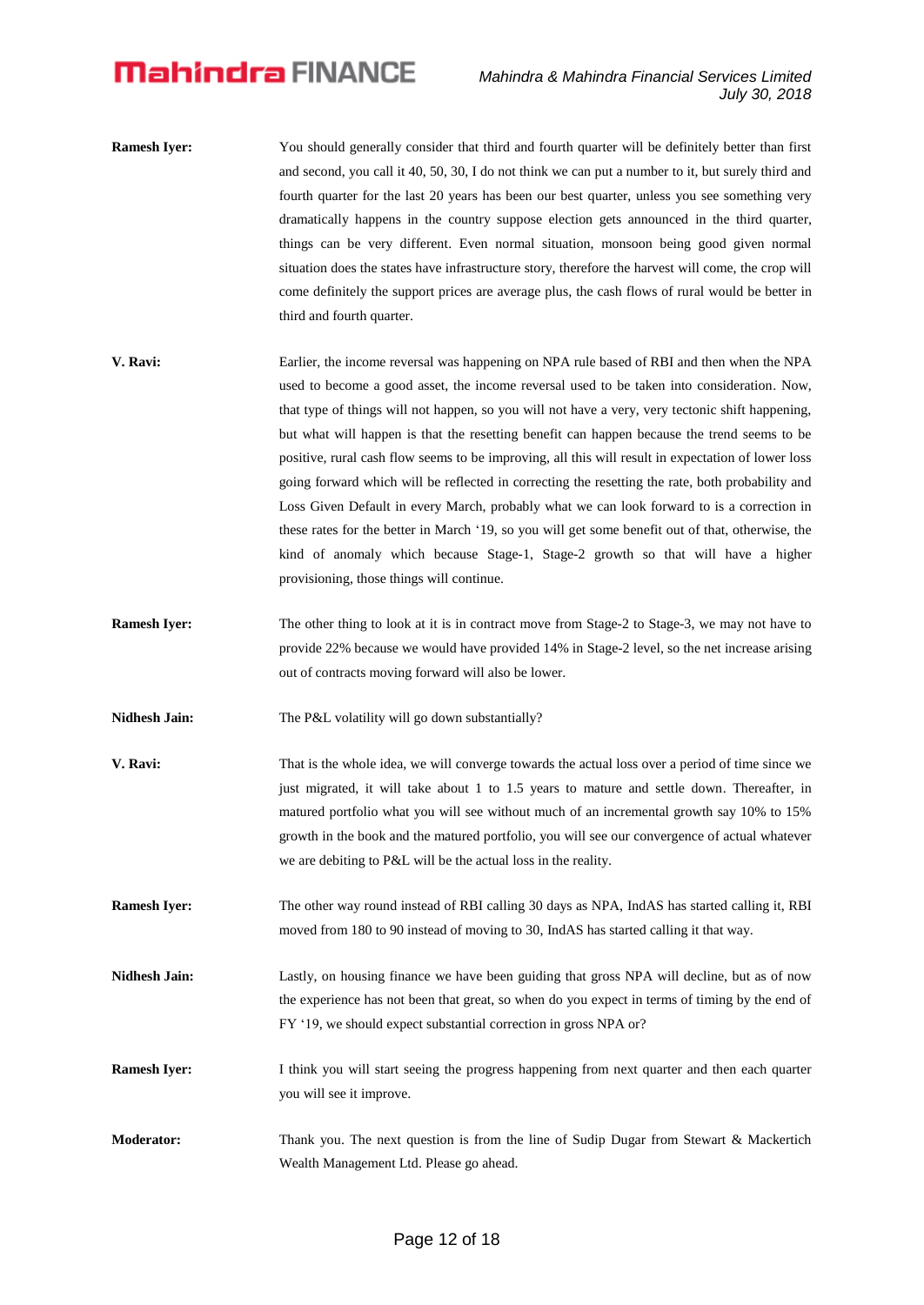- **Sudip Dugar:** Sir, I wanted to ask you on the rural housing finance segment that what is the kind of growth do you foresee in that segment?
- **V. Ravi:** We have Anuj Mehra who is the MD of that company here, I will request him to take the question.
- Anuj Mehra: Instead of giving you a growth number, let me just tell you what are the kind of potential we are facing. Today, whatever we have done till now we are currently roughly about 70,000 villages. Mahindra Finance itself is in around 300,000 villages, so immediately going up from 70,000 to 300,000 in terms of just a village coverage, and therefore, business coverage is a possibility. In addition about two years back, we started focusing on what we call affordable housing which is essentially semi-urban kind of housing space, where today we have roughly a 700 crore book, that itself is likely to be a fairly large growth engine in the years to come, so from one growth engine we are today talking about maybe having two growth engines going forward. These are statistics or data points which should give you some idea of what we see our potential growth to be, I would not like to give you a number on percentage growth.
- **Sudip Dugar:** I just wanted to clarify one thing, this 70,000 villages and three lakh villages, this is the growth figure which has been achieved by the company?
- **Anuj Mehra:** No, what I was saying is we are present whatever business we have done in rural housing till now has come out of 70,000 villages, put in another way there are 70,000 villages where we have at least one customer whereas Mahindra Finance has about 300,000 villages or three lakh villages have at least one customer as far as Mahindra Finance is concerned, so it is an indication of our access to villages.
- **Moderator:** Thank you. The next question is from the line of Sangeeta Purushottam from Cogito Advisors. Please go ahead.
- **Sangeeta Purushottam:** My question really relates to understanding the numbers that I am referring to Slide #34 where basically what we are seeing is that in Q1 this year, we have seen an increase in the yield and also the gross spread, what I wanted to understand was is this primarily because we have actually increased our rates or is there an accounting impact here because of the shift to IndAS that we are actually recognizing the income on some of the stressed assets because of the accounting change and therefore consequently is that the reason also why the NPA provision have gone up because, one, it is being added to both sides of the equation, that is question number one? The second question is that if we look at the drivers of ROE, it is primarily going to come from either a reduction in the overheads to average cost or reduction in the NPA provision and the leverage, just wanted to get your sense that as we move along the cycle, how do you see the three numbers panning out?

**Dinesh Prajapati:** To your first point, you are absolutely right in the IndAS accounting since the income gets recognized, the top line gets inflated to that extent and the same way the provision ECL cost goes up, so effectively it is a nullifying impact on the bottom line level, but you are right that it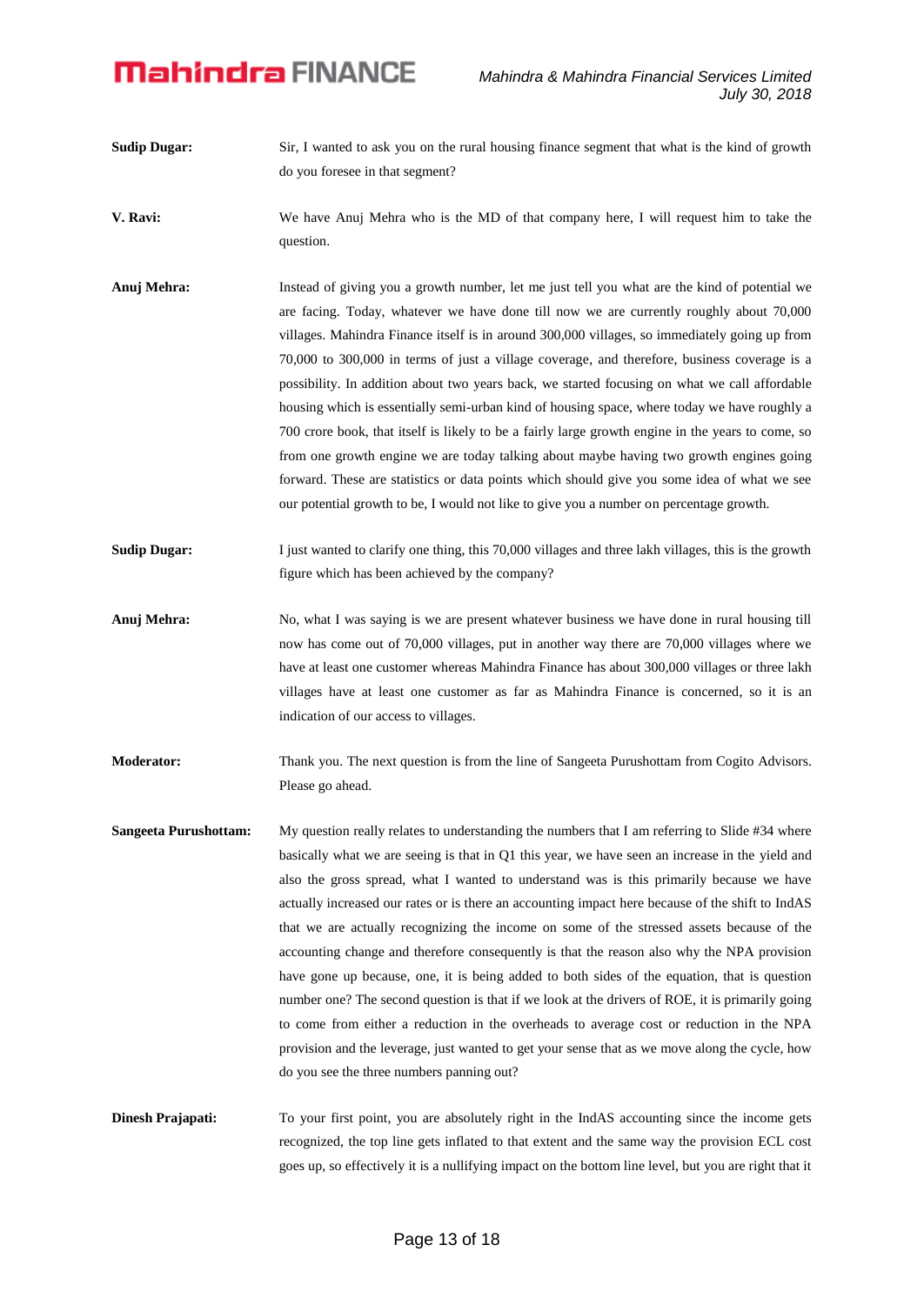gets inflated on both the side of the P&L, so to that extent obviously it looks like the yields have gone up, so I would say large percentage of contribution is because of that and marginally there could be something which is because of the mix as well as our lending rate increase in line with the cost of fund going up, to some extent we have passed on that.

As far as the interest cost is concerned, it is a factor of capital infusion which happened in the period of November / December, so to that extent the benefit of it has flown in the interest cost area is concerned. On marginal basis, we still see that cost of fund is going up and to some extent on a blended basis still the impact may not be quite immediate basis, but if you ask me on a whole year basis, we definitely feel that it will have an impact of around 15 basis points on the cost of fund going up.

- **Sangeeta Purushottam:** My question was that, you have been investing a lot in the past in terms of building us the capabilities on the ground. Now, as we go along we should expect the overheads to average cost percentage to come down as also the write-off percentage, which will translate into the ROE going up. Also the leverage at the moment seems a little lower compared to the past averages, so I just wanted to get a sense from you that what kind of a normalized NPA level should we see, what kind of normalized overheads to average assets are we likely to see over the next year or two, if you could give some guidance on that?
- **Dinesh Prajapati:** As far as the IndAS, we will have to evolve and try to explain you, but in the past, we have guided that our debt-to-equity ratio will be around leverage ratio will be around 5.5 times to 6 times. Similarly on the quality correction is concerned, I think post our first annual results that is in post March result based on IGAAP were on a gross NPL of 8.6, which we had guided that we would be close to around 7%, so we continue to believe that as the economy is improving and the rural cash flows are improving, our directional improvement seems to be moving towards that and we continue to believe that we should be able to close around that number as what we have expressed in the last call.
- **Moderator:** Thank you. The next question is from the line of Gaurav Jani from Centrum Broking. Please go ahead.
- Gaurav Jani: Sir, firstly some conceptual understanding on the IndAS versus the RBI provision recognition norms, so just wanted to understand what is the difference in terms of recognition for the 30, 60, 90 buckets as compared to Stage-1, Stage-2, and Stage-3?
- **Dinesh Prajapati:** As far as the IGAAP was concerned, it was clear that the NPA recognition was only for the 90 plus DPD and for a standard asset below 90 days, there was 40 basis points standard asset provision required on that. In the IndAS, there are three stages, the Stage-1 is all the standard assets, which is even zero day overdue or even a nil overdue customer plus up to 30 days of overdue customer falls under Stage-1 and any customer which is having a overdue beyond 30 days up to 90 days falls under Stage-2 and any customer above 90 days falls under Stage-3, and that is the reason why on a like-to-like basis, Stage-3 number will be a comparable number to the IGAAP number from the gross NPL point of view and as far as the off-book item, which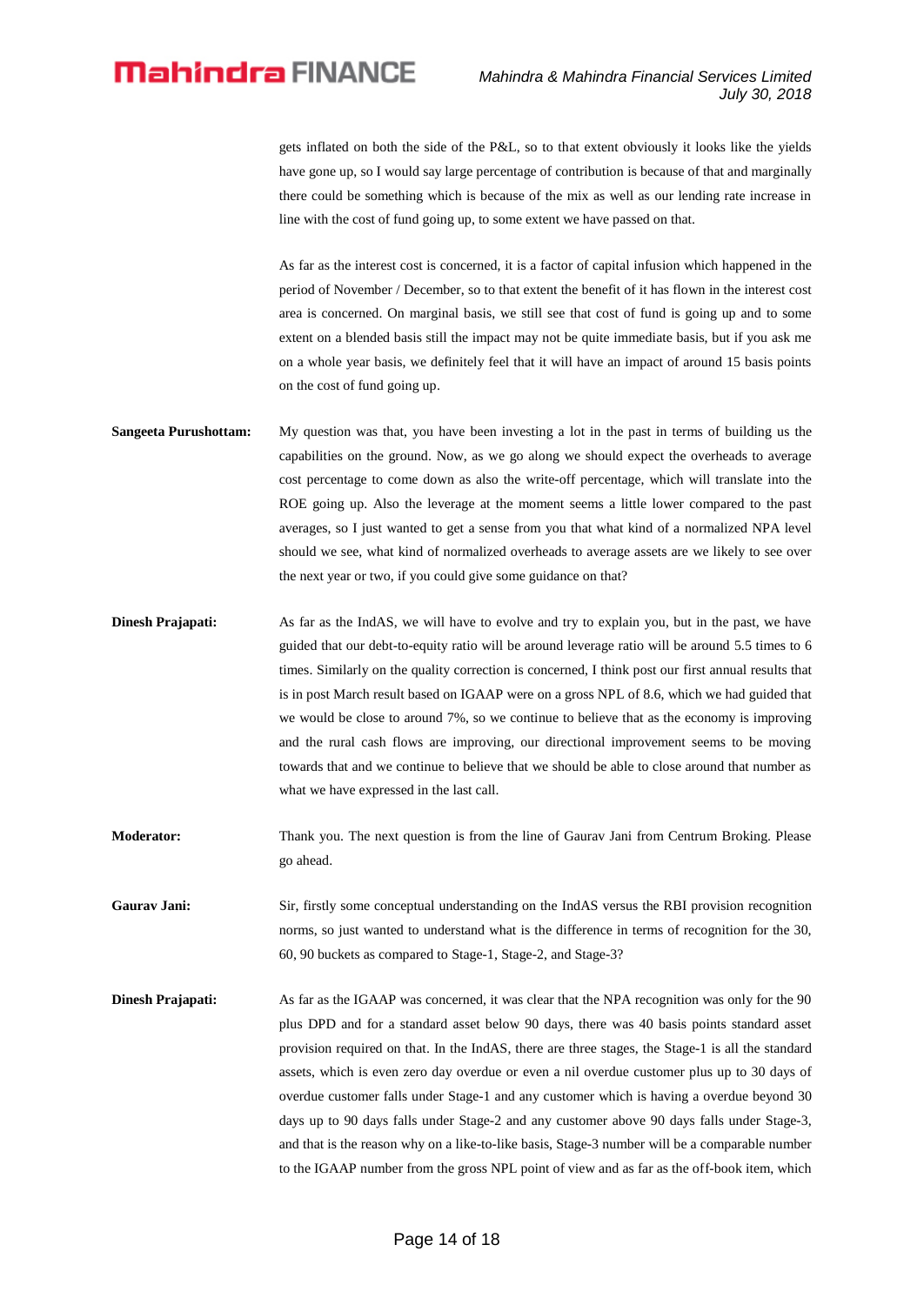is securitization in the earlier IGAAP regime, securitization was not considered as part of our book and which is why the NPL on those assets were also not recognized as NPL on the book. Now, since the securitized portfolio will be part of the book, even the contracts which we were under securitization and which are coming under the 90 plus DPD or Stage-1, Stage-2 will be considered as part of the book and will be recognized as NPL.

Gaurav Jani: You mean up to the Stage-2, the provisioning would have gone up as compared to the IGAAP?

**Dinesh Prajapati:** Yes, very much, because that was 40 basis points in the earlier RBI regime had a very clear stated policy on standard asset 40 basis points. Here, it will be based on historical data, which is why we have given if you have see on one of the slide the formula which is of PD into the LGD into the stage.

Gaurav Jani: If I have can a number as to what proportion of our assets would be Stage-1 and Stage-2 now, so we have 9.4 as Stage-3 if I understand it correctly?

**Dinesh Prajapati:** Balance is 91% is that, Stage-1 and Stage-2 together.

- **Gaurav Jani:** Sir, secondly if I read this correctly, the QOQ rise in GNPA is 10%, right, it is not 2.5%?
- **Dinesh Prajapati:** What we were saying was about the absolute migration from 7.7 to 9, that is how he was referring to and…
- Gaurav Jani: Okay, on 250 basis points is what you meant?
- **Dinesh Prajapati:** On a percentage basis, Yes.
- Gaurav Jani: Sir, last question on the growth front, we are seeing the CV space and refinance and others going up pretty well, so what is driving this growth in terms of products and the ticket sizes and which regions are we seeing this growth?
- **Rajnish Agarwal:** In fact there is an overall infrastructure story in the core sector and all sectors there is a growth. In fact all the OEMs, Tata, Mahindra, Leyland, all of them are doing pretty well, there is an industry growth of almost 72% in the industry in the first quarter, so at the backdrop of this industry growth, we are also getting good numbers for ourselves and this is largely led by infra, mining opening up, sand mining opening up in many states, so these are some of the reasons because of which the infra story is panning out and as the industry is growing we were a small player and our growth rate is also much higher than the industry growth, so we are also gaining market share.
- Gaurav Jani: Sir, on the CV front, we are not focused on larger players or the higher tonnage vehicles is what I understand?
- **Rajnish Agarwal:** We are focused in all tonnage vehicles, it is not that we are not focused there, we are there in all segments of profile of customers and all tonnage of vehicles we are present.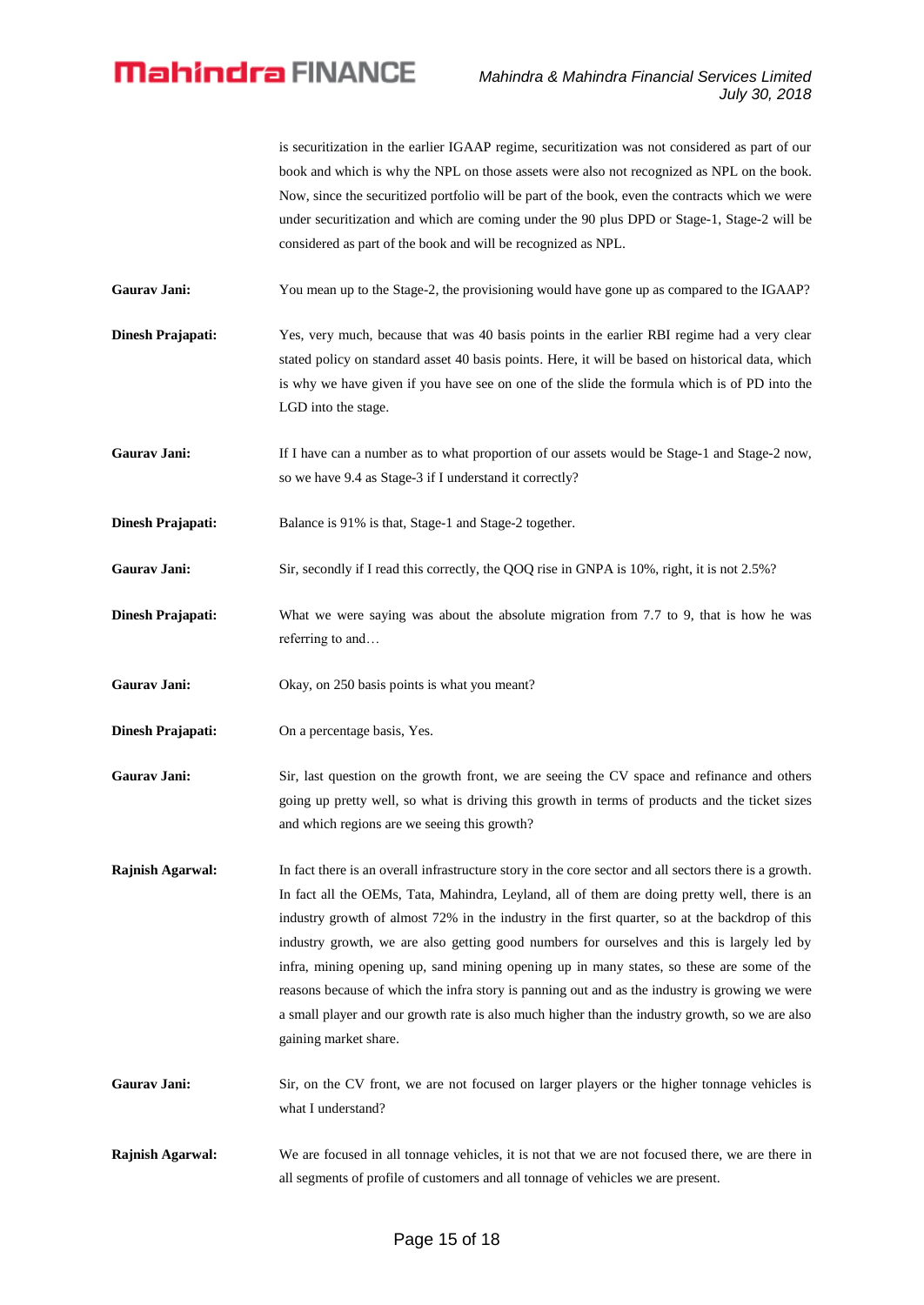- **Dinesh Prajapati:** However, our exposure to fleet operator or those kind of segment will be very small because we would be targeting the mid-size segment of the CV portfolio.
- **Gaurav Jani:** Sir, also if you could touch upon the growth in the used vehicle space?
- **Rajnish Agarwal:** Used, was basically, there was a slowdown because of GST and the cash restrictions which happened in the last year, so there is growth in that industry also and internally we have also opened many branches, gone deeper in penetration, so our growth is coming largely from rural and semi-urban geography where the pickup of these vehicles are happening substantially and we are growing in that segment and we are also not only in used cars, we are in used tractors, we are in used truck financing, so in all those segments there is growth, so all put together, we are getting a good growth which is balancing our portfolio.
- **Moderator:** Thank you. The next question is from the line of Umang Shah from HSBC. Please go ahead.
- **Umang Shah:** I just have one question, so clearly as you guys have highlighted that this whole ECL thing is going to be an evolving situation, but just taking cue from what Mr. Iyer alluded to that if the beginning of the year, we are at an annualized credit cost of about 200 odd basis points and if the asset quality or the outstanding pool of NPL or gross Stage-3 assets keeps on improving from here on, is it fair to assume that this number should kind of trend down and our full year average should be lower than that or maybe you guys would want to peg a number for the full year average credit cost?
- **V. Ravi:** We will only say the direction is downwards, we will not tell you what it is because to be honest we ourselves have to see all these things, we are also learning along with you, so we will not like to put a number. I can only say that the rural cash flow is better, our collection is better, there is an asset growth, so from all angles things seem to be quite positive.
- **Moderator:** Thank you. The next question is from the line of Karthik Chellappa from Buena Vista Fund Management. Please go ahead.

**Karthik Chellappa:** Sir, my first question is in developing this ECL framework, how many years of historical data have you considered?

**V. Ravi:** Four cycles.

**Karthik Chellappa:** That would be how many years?

**Rajesh Vasudevan:** For lifetime PD, it is 12 years, for LGD it is five years cash flow, and for PD of Stage-1, it is five cycles of one year, so five years, so it is different for different things.

**Karthik Chellappa:** Just to build on that, last three or four years we have actually seen quite aggressive NPL ratios because of a variety of reasons, assuming the rural outlook actually improved in the next one to two years, can we actually expect both the PD and LGD to see some sort of a consistent decline?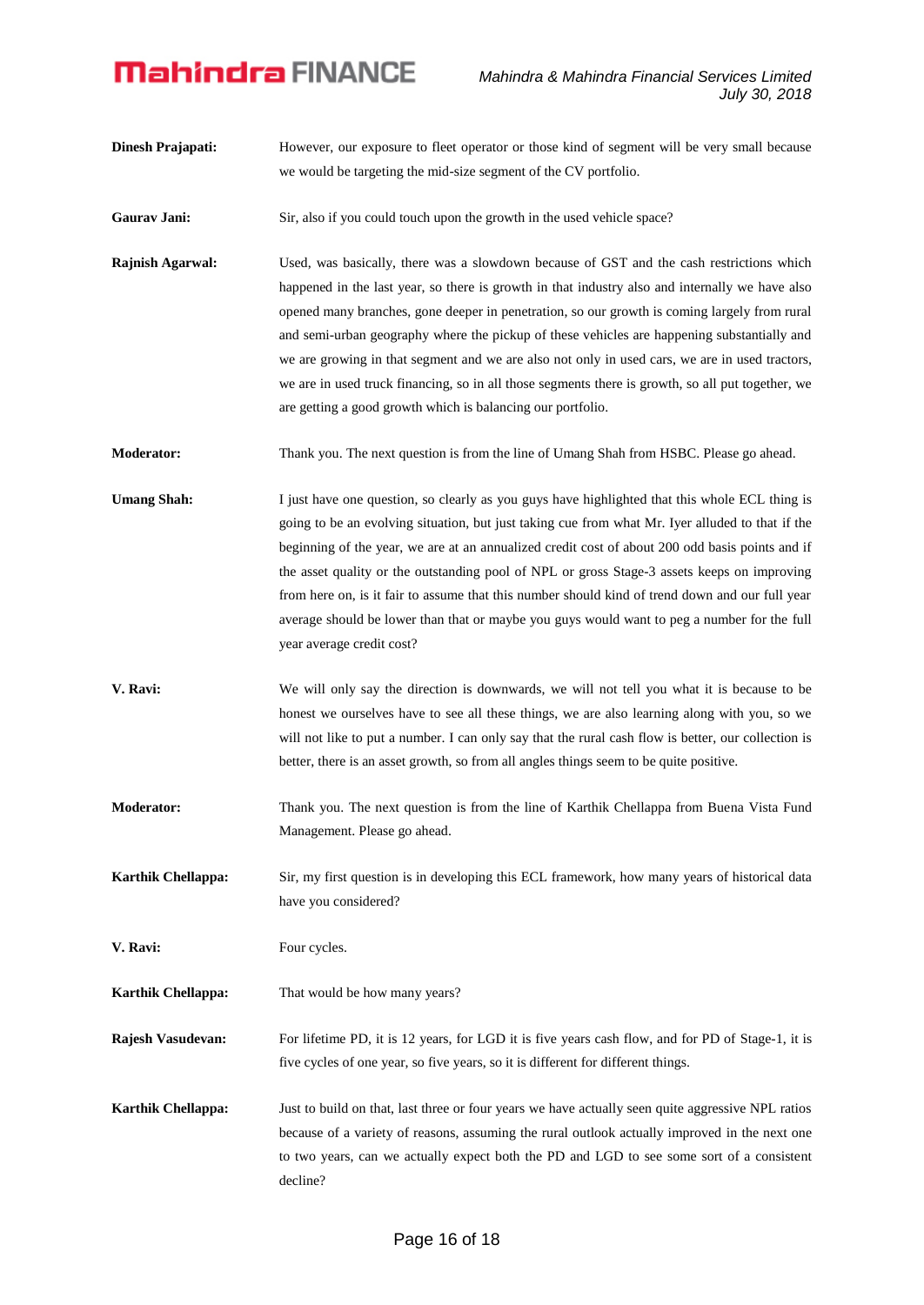- **Dinesh Prajapati:** Yes, there is a probability because ultimately every year all these ratios will be reset based on as Rajesh explained because the static period is going to be reset, so earlier period will go off and then new year will get added to the system, so like there could be in between some of the years like last few years we had challenging times, that is also added in this database. As the things start improving and the period starts improving the performance, it will also effectively give the benefit on the average basis, so that should reflect accordingly.
- **Karthik Chellappa:** Sir, my last question is the gross NPA Stage-3 which sequentially have gone from about let us say 9 to about 9.4%, which was the category which saw the steepest increase and which was the category which saw the less steep increase?
- **Dinesh Prajapati:** I think it is average most of the thing because the gap is not very wide for us to see spike in one particular item very disproportionately. However, seasonally the tractor portfolio will have some kind of delays more, to that extent only I would say there could be a slight gap because of the seasonality. Other than that, we do not see a very different movement in the vertical level.
- **Karthik Chellappa:** Sir, just one data point, what would be our exposure to the cab aggregator segment at this point?
- **Rajnish Agarwal:** Cab aggregator would be roughly of our total car portfolio will be sub 7% to 8%, roughly 1 lakh portfolio will be the car aggregator portfolio.
- **Karthik Chellappa:** That is 7% to 8% of the car portfolio?
- **V. Ravi:** Yes, overall 2% to 2.5%.
- **Moderator:** Thank you. The next question is from the line of Sunil Tirmualai from Credit Suisse. Please go ahead.
- **Sunil Tirmualai:** My first question again going back to the ECL calculations, so given that MMFS has reasonable, quite a high seasonality in the NPA movement, I am wondering over the next three quarters as we see some accounts upgrading in normal course of business, are those accounts to be tagged as a normal S1 or Stage-2 account or given that those had fallen into S3 in the past, you treat them separately and factor in a higher LGD to those?
- **V. Ravi:** No, that is only for the bank, not for NBFCs. NBFCs, it is very dynamic, on the day of reporting if something is in 90, it is Stage-3 otherwise they are 1 and 2
- **Dinesh Prajapati:** so any upgradation will move to the respective stage.
- **Sunil Tirmualai:** So you do not distinguish between an asset which has been in Stage-2 all its life and another asset which is gone to Stage-3 and come back to Stage-2?